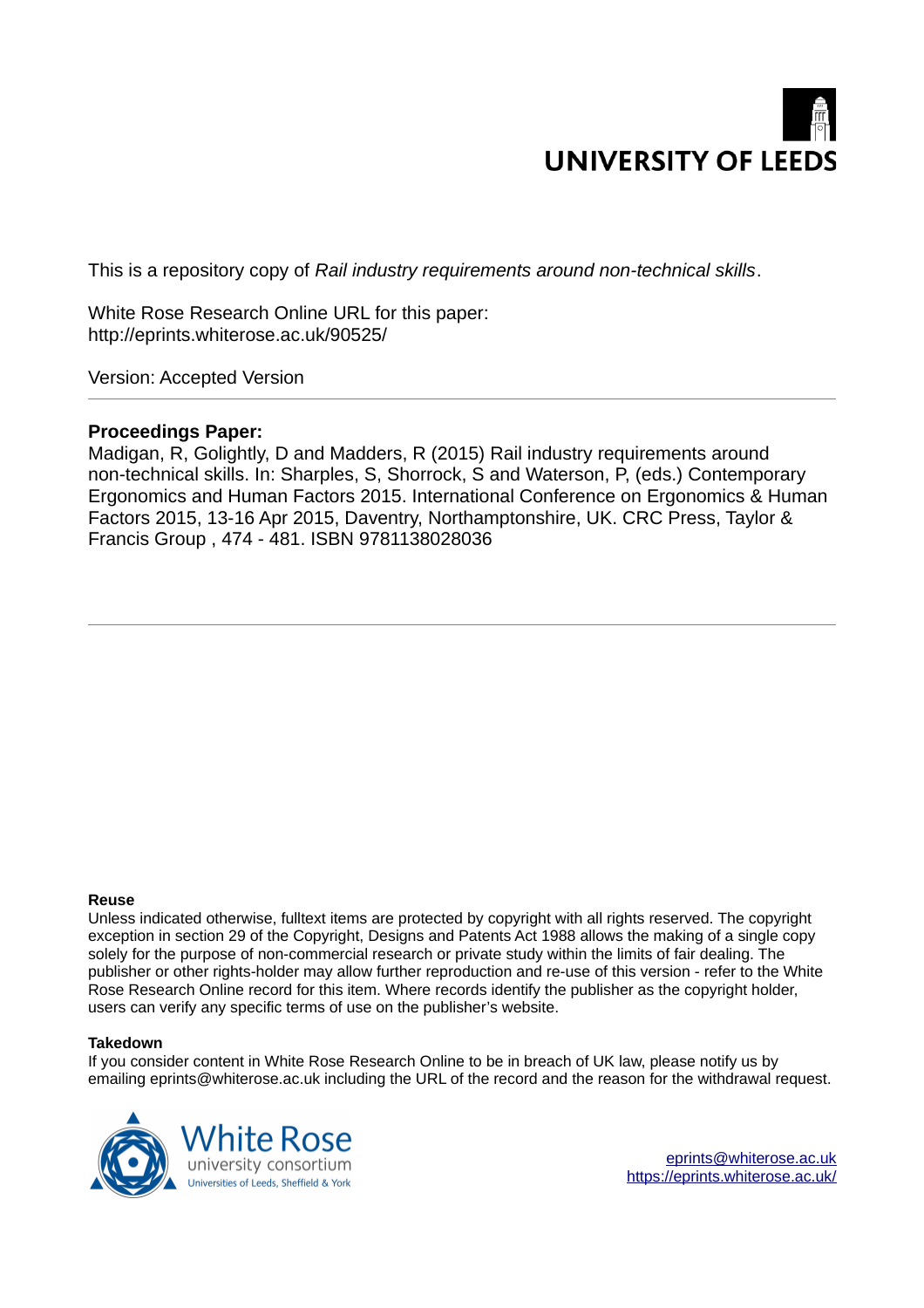## **RAIL INDUSTRY REQUIREMENTS AROUND NON-TECHNICAL SKILLS**

#### **Ruth Madigan, David Golightly, Richard Madders**

Human Factors Research Group, University of Nottingham, Nottingham, UK Human Factors Research Group, University of Nottingham, Nottingham, UK Arcadia Alive Ltd., Stafford, UK

The aim of this study is to identify Rail Industry requirements for the incorporation of Non-Technical Skills (NTS) into current Competency Management Systems. A series of interviews and workshops with rail employees were conducted to identify these requirements. Results highlight the importance of training people in the support roles around an individual, in order to maximise their ability to provide individualised support and to understand the link between technical and non-technical competency. The issue of releasing those in safety-critical roles for training also emerged as a problem when trying to implement NTS training. Overall, the results suggest an individualised and adaptable approach will be required to incorporate NTS in the rail industry.

## **Introduction**

Non-Technical Skills can be defined as "the cognitive and social skills that *complement a worker's technical skills*" (Flin, O'Connor, & Crichton, 2008). Researchers have for some time recognized Non-Technical Skills (NTS) and Human Factors Skills as having high importance in safety critical roles across industries such as aviation, petrochemical, and medicine (e.g. Diehl, 1991; O'Connor, Flin, & Fletcher, 2002; Patankar & Taylor, 2008).

Crew Resource Management (CRM) training has been used to improve NTS and performance in aviation teams since the 1980s. Reviews of CRM training effectiveness across aviation and other industries have shown that it is generally well received, and results in a positive change in attitudes and behaviours (O'Connor et al., 2002). Studies in military aviation indicate that CRM training decreased the accident rate for US Navy A-6 Intruder crew members by 81% (Diehl, 1991) and research has also shown a Return-of-Investment (ROI) of approximately 23% from the implementation of CRM for airline maintenance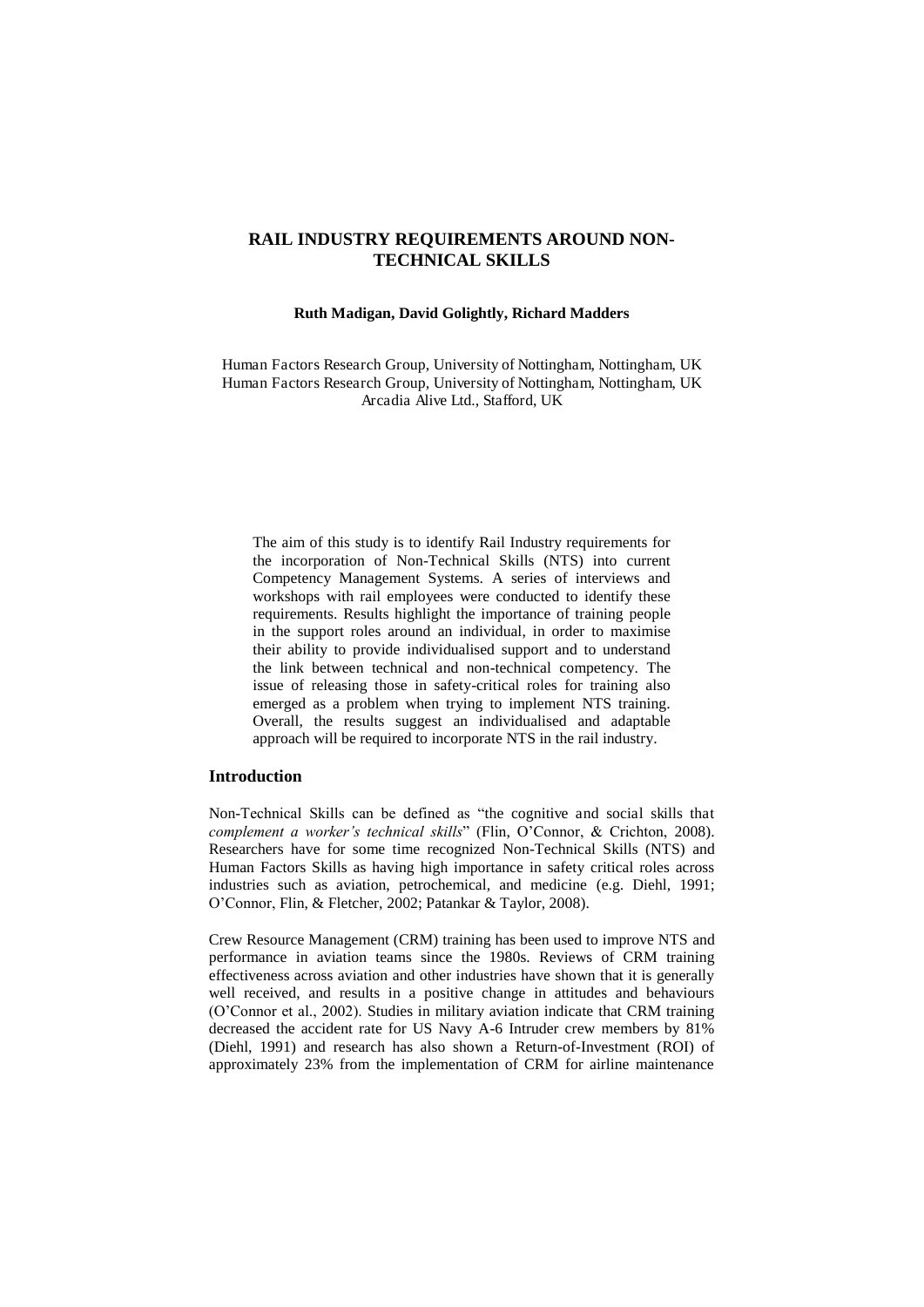workers (Patankar and Taylor, 2008). Feedback from pilot NTS training courses in the rail industry has been positive, with drivers finding the course useful and showing significant improvements across NTS over time (Bonsall-Clarke & Pugh, 2013). NTS are important for optimising safety and performance during routine work conditions as well as for managing critical situations or emergencies (Civil Aviation Advisory Publication, 2011).

There is no standardized methodology for developing CRM training but core skills modules often include teamwork, leadership, situation awareness, decision making, communication, and personal limitations. Skills are identified from accident analyses, incident reports, trainers experience and simulator research studies (Flin, O'Connor, & Mearns, 2002). Training is generally delivered over two or three days, and tends to be classroom-based including lectures, practical exercises, role play, cases studies, and films of accident re-enactments (O'Connor & Flin, 2003). Research in the medical industry has shown that that the impact of this type of training varies with participant specialty (i.e. surgeons, anesthesiologists, nurses etc.) (Suva et al., 2012), and rail industry research suggests that employee engagement is dependent on the relevance of course content to a specific Train Operating Company or depot (Russell, Bailey, & Moore, 2013). It is therefore very important that any training regimes are designed around the specific requirements of a trainee's job.

Project T869 by the RSSB has provided a thorough analysis of the NTS required to help UK train drivers to anticipate, identify and mitigate threats and error (RSSB, 2012a). From this analysis a total of 7 NTS have been identified as having vital importance to the driver role, along with 26 underlying behavioural markers. The 7 NTS are situational awareness, conscientiousness, communication, decision making and action, cooperation and working with others, workload management, and self-management. The RSSB recommend that NTS should be integrated across the business to all relevant staff at key stages of the 'life cycle' (recruitment, initial training, ongoing training and support, measurement of competence and incident investigation). Training courses should not be delivered in isolation, and the principles of the course must be reinforced throughout the organisation (Bonsall-Clarke & Pugh, 2013). It is also recommended that this not be a purely top-down exercise – participants must drive the discussion, and feedback suggestions for how organisations can help them in their role. Finally, the RSSB does not recommend that NTS are assessed in isolation. As is the case in the aviation industry, a pass/fail decision should be based on technical competence, and NTS should be used to help inform that decision (RSSB, 2012b).

The 2012 Office of Rail Regulation (ORR) Railway Guidance Document recommends that all rail companies consider whether there may be elements of NTS they should incorporate into their Competency Management Systems (CMS). They emphasize the need to ensure that NTS training is integrated into the wider CMS, rather than included as a stand-alone "add-on", along with the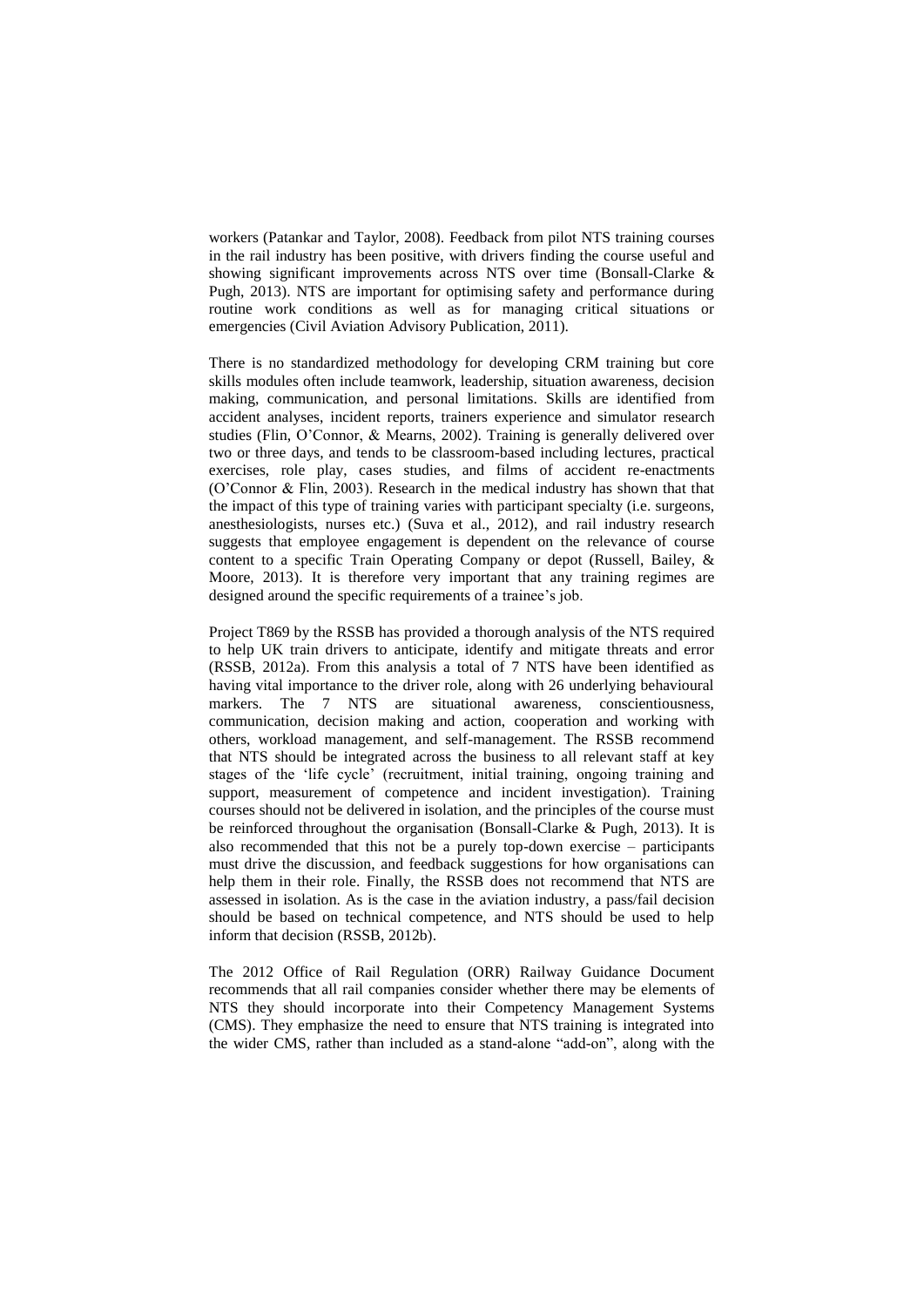importance of committing to on-going development and reinforcement of staff NTS, rather than a one-off fix.

The development of such an integrated approach raises a number of issues for rail companies around how to develop the skill-sets within the company to manage and assess NTS, and how to ensure that employees understanding of these skills are increased given the constraints around having workers released for training on a continuous basis. The current study provides a first step in addressing this issue, through the identification of industry requirements for the incorporation of NTS into CMS. The specific research questions this study aims to address are as follows:

- What is the current understanding of NTS across different roles within the rail industry?
- What are the current gaps in rail companies' performance, particularly in relation to NTS, both at individual and organisational levels?
- What requirements do Rail Industry members have for the incorporation NTS training into current competency management frameworks?

## **Methodology**

Data collection consisted of workshops and interviews with industry representatives. The workshops were based within two meetings of an industry advisory board for University of Nottingham and Arcadia Alive Ltd.'s Knowledge Transfer Partnership (KTP) project. These meetings included representatives from nine Train Operating Companies (TOCs), Network Rail, NSARE, ASLEF and RMT. The aim of these meetings was to identify the main concerns rail companies have around the incorporation of NTS into CMS.

The interviews were conducted with 22 participants from various roles across the industry. Participants included 2 Operations Standards Managers, 1 Depot Manager, 1 Routing Instructor, 6 Driver Managers, 3 Conductor Managers, 6 Drivers, and 3 Conductors. The interviews were semi-structured and lasted between 14 minutes and 80 minutes. Questions revolved around three main areas of interest:

- Participants' understanding of NTS.
- <span id="page-3-0"></span> Identification of the current gaps in companies' performance, particularly in relation to NTS, both at individual and organisational levels.
- Requirements for NTS training.

## **Results**

Industry Requirements from Workshops

The two workshops identified a number of industry concerns regarding the incorporation of NTS into current CMS including: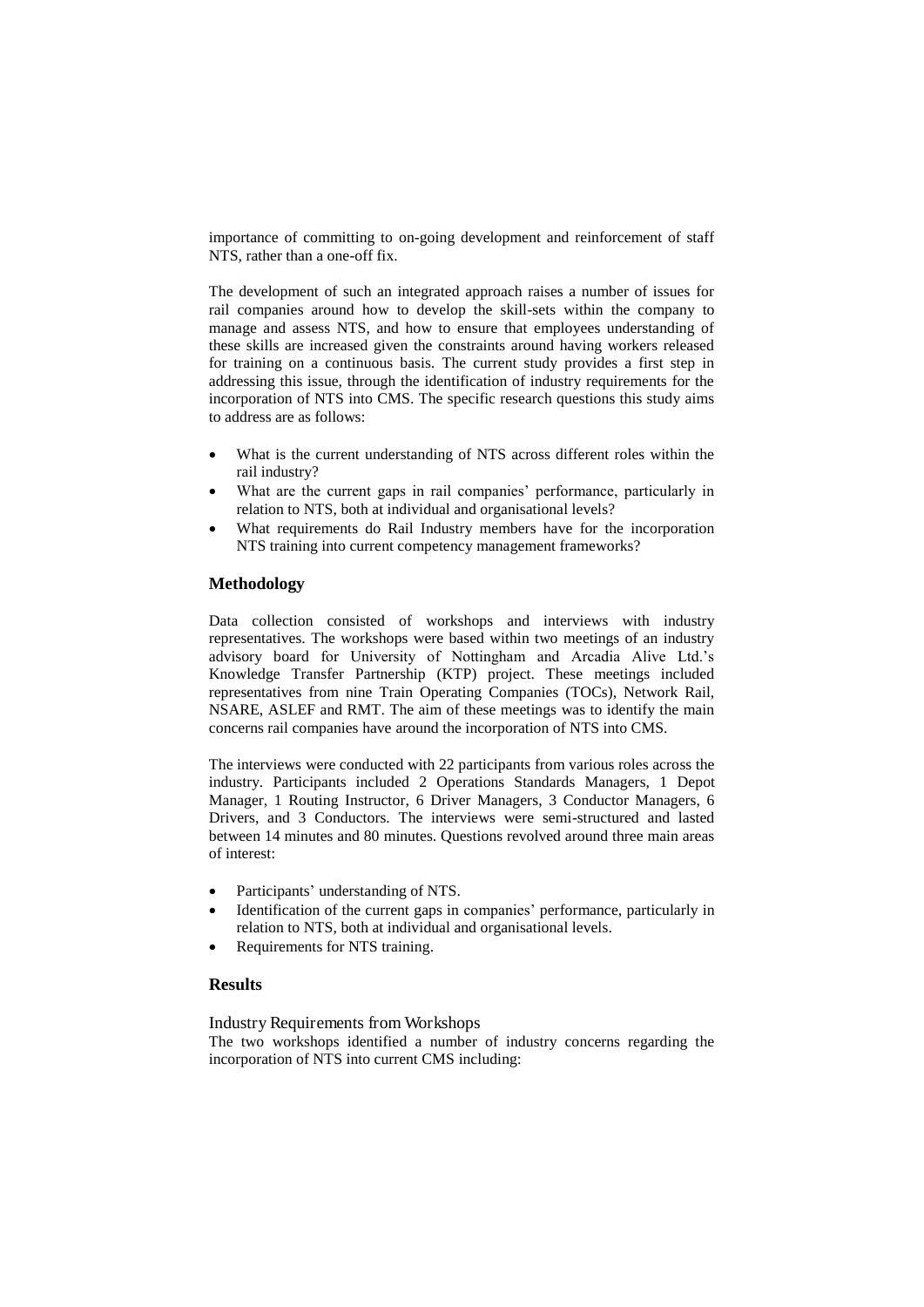- The importance of training people in the support roles around an individual, to ensure that they fully understand NTS prior to assessing or training.
- Ensuring NTS training is targeted at specific roles, as the type of training required will vary across roles.
- Uncertainty as to the best manner in which to integrate NTS and technical skills within current competency frameworks.
- Uncertainty as to how NTS policies would fit in with company's current procedures around issues such as fatigue management and sickness management.
- Concerns around ownership and responsibility the risk that NTS is perceived as another point of compliance that front-line staff (e.g. drivers) need to adhere to, rather than a set of skills that will enhance their job.

Participants of the second Focus Group  $(N=7)$  were also asked to evaluate which of the RSSB's 7 NTS were required for each of 34 competency statements (measuring 17 categories) that are used in a current technical skills assessments.

<span id="page-4-0"></span>

**Figure 1: Average NTS Contribution** 

[Figure 1](#page-3-0) shows participant's evaluation of the importance of NTS to each of the competency categories.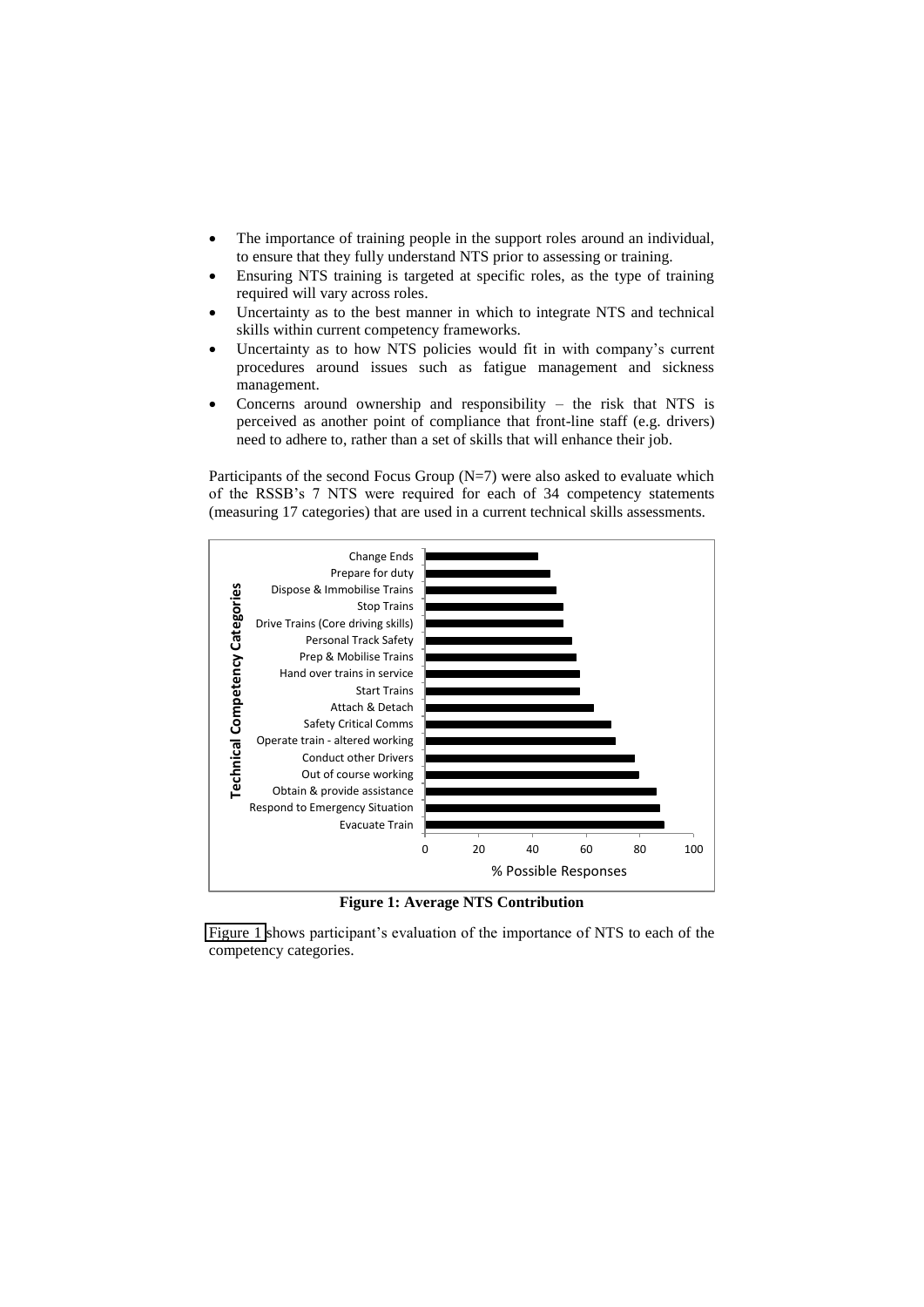

**Figure 2: Average Technical Competency contribution to NTS** 

[Figure 2](#page-4-0) provides a synopsis of the perceived impact of each NTS category on the technical competency statements.

## Rail Employee Perceptions of NTS

The interviews with rail employees identified a number of NTS and Human Factors skills which were believed to be vital to the drivers' role. These included concentration, preparation, professionalism, communication, the ability to adapt to the driver lifestyle (i.e. sleeping and eating properly, adapting social activities), awareness, and ability to work alone. A number of interviewees mentioned the importance of a professional attitude and careful preparation for work as being key indicators of a "good" driver. The majority of drivers believed that NTS were important for their role, and felt that technical and non-technical competencies were linked.

For managers, a number of concerns about the implementation of NTS arose, including:

- The lack of systematic training for managers to ensure that they fully understand NTS and how to support them
- How to identify which NTS were being used within a given task, particularly as the current NTS evaluation for a lot of companies is in a separate section to the technical evaluation.
- The importance of providing examples that drivers/guards can relate to when trying to understand the contribution of NTS.
- Difficulties in tailoring assessments or feedback to an individual's needs.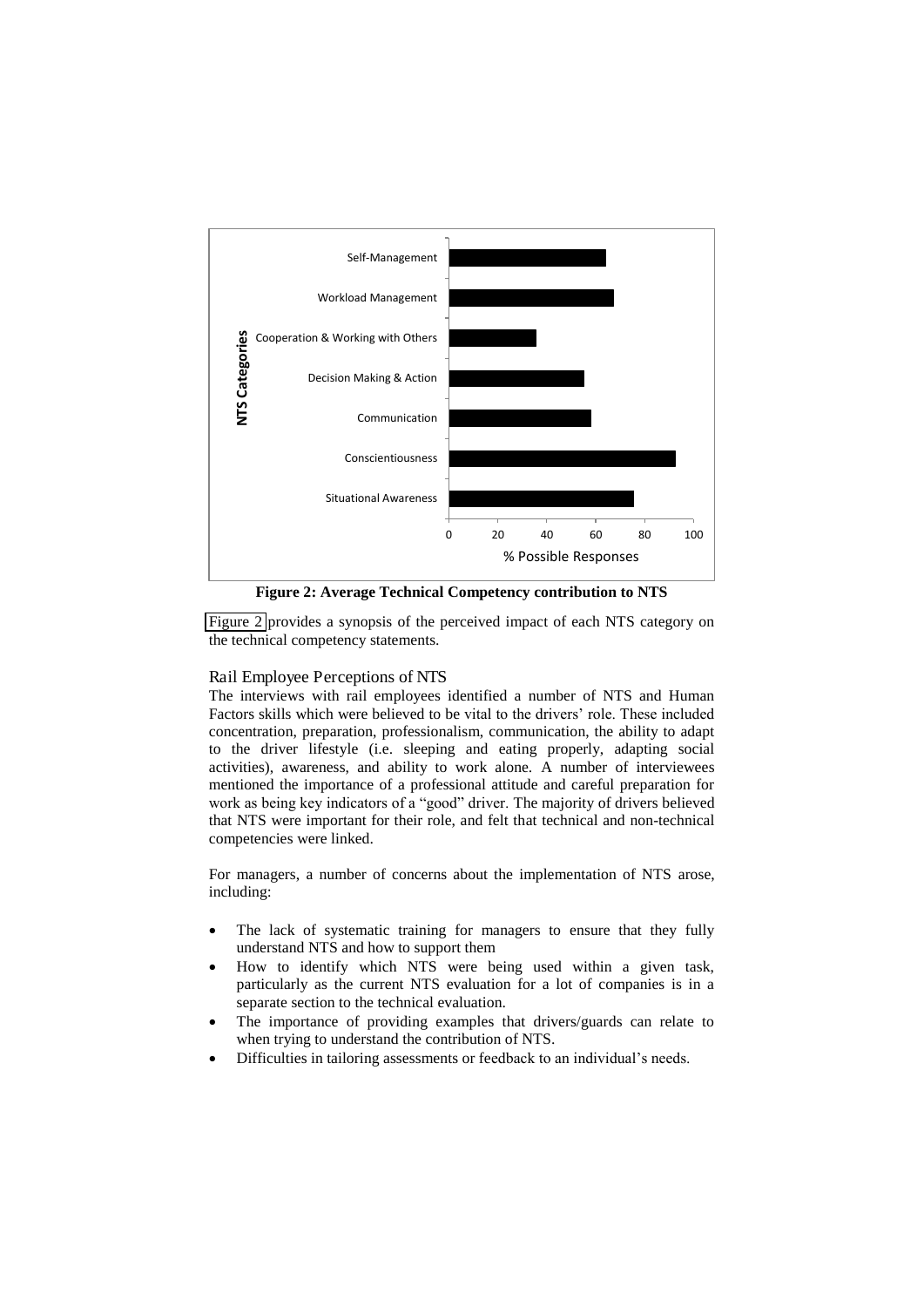Difficulties in releasing drivers for training because of the shortage of people to cover their routes.

#### **Discussion**

This study aimed to identify rail industry requirements for the incorporation of NTS into current CMS. Through the focus groups and interviews with industry representatives a number of requirements have emerged.

#### Current understanding of NTS

The interviews and focus groups showed that the majority of participants have a basic understanding of what NTS are and believe that NTS play an important part in how safety critical roles are performed. The behavioural markers associated with Conscientiousness (e.g. preparation, professionalism) and Situational Awareness (e.g. concentration, awareness) consistently emerged as being of vital importance to the train driving role. However, it would appear that the behavioural markers associated with decision making and action, communication, and cooperation are not considered as vital. Thus, it would appear that the team-based focus of CRM training in the aviation industry (Flin et al., 2002) is not appropriate for the train driver role. Workshop participants rated NTS to be of more importance during out of course working and emergency situations, than in everyday working. This suggests that people are more aware of the need to maintain NTS in out of course situations, but may not be as conscious of the dangers in more routine conditions.

#### Current gaps in company performance relating to NTS

Both the RSSB (2012b) and the ORR (2012) have emphasized the importance of integrating NTS and Technical skills evaluation. However, the workshops and interviews show that there is uncertainty in the industry as to the best manner in which to do this, and current NTS evaluations are often placed in a separate section of CMS to the technical evaluation. If NTS are to be used to inform decisions around technical competence (RSSB, 2012b), companies need to understand the underlying NTS which can impact their current performance criteria. The results also highlight the need to provide adequate training for those in management roles prior to rolling out any NTS initiatives, as currently managers lack confidence in assessing NTS and providing feedback. Finally, it would appear that there is some confusion about the difference between NTS and other personal lifestyle factors such as fatigue, health and wellbeing etc. Interview participants included a number of these factors in their definitions of NTS, and it emerged from the workshops that there is currently uncertainty as to how NTS policies should fit in with company's current procedures around issues such as fatigue management and sickness management.

#### Industry requirements for the incorporation of NTS

Across both the interviews and the workshops the importance of training people in the support roles around an individual emerged. This suggests that rail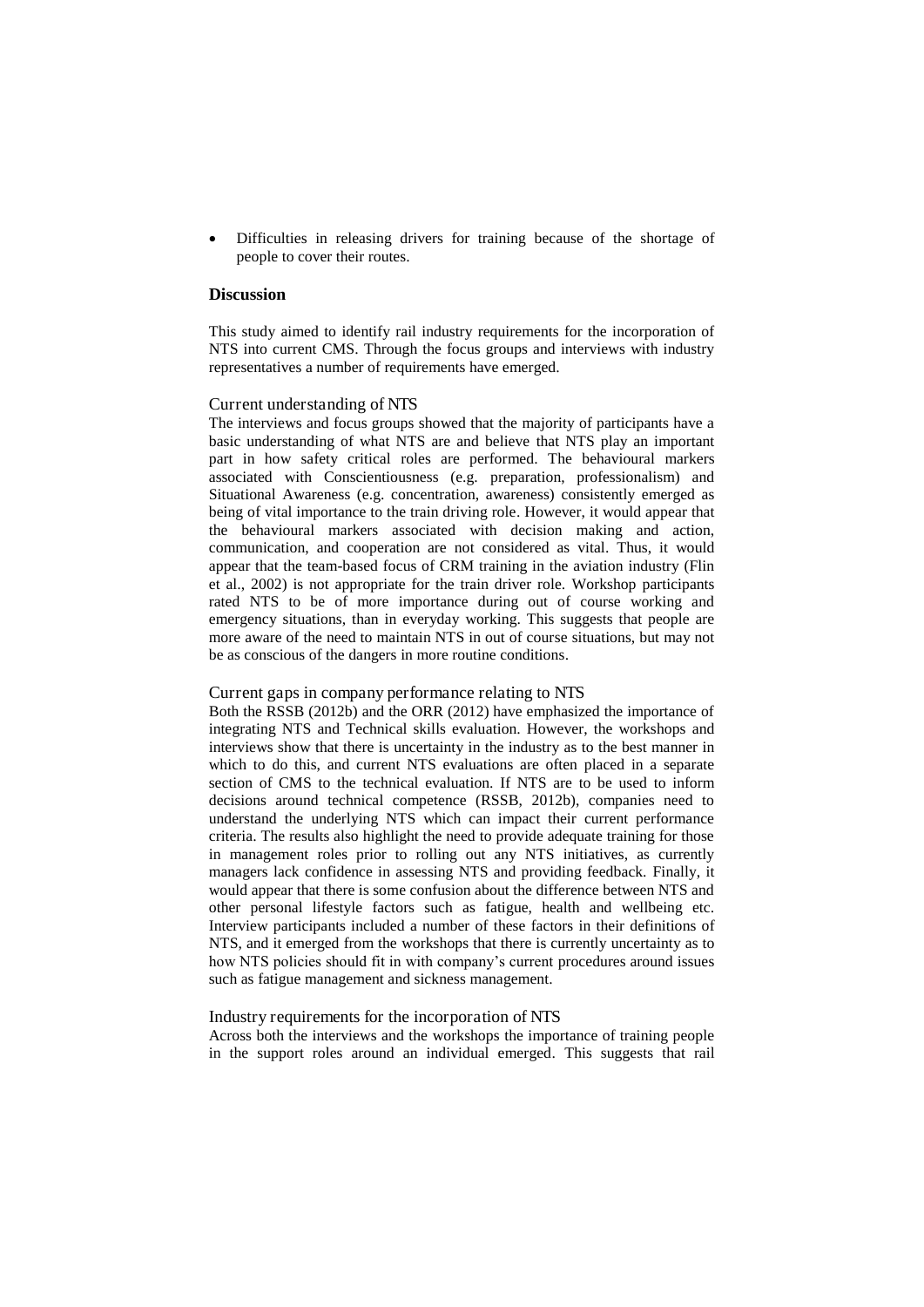companies are aware of the importance of reinforcing NTS throughout the organisation (RSSB, 2012b). However, from the interviews it emerged that many managers struggle to explain NTS and feel it would be beneficial to be able to provide more examples and case studies for front line staff to relate to.

There are some concerns about the risk that NTS is perceived as another point of compliance that front-line staff (e.g. drivers) need to adhere to, rather than a set of skills that will enhance their job. Previous evaluation studies have found an improved attitude towards NTS after attending training (Bonsall-Clarke & Pugh, 2013; O'Connor et al., 2002) so it may be that this perception can be adjusted once training is rolled out. If course principles are reinforced throughout the organisation, providing a supportive culture for employees (RSSB, 2012b) this will aid the process. It also emerged from the interviews that the strong focus on compliance in current CMS means that managers find it difficult to tailor feedback to suit particular individual's requirements. As previous research has shown that the impact of NTS training will vary according to an individual's position (Suva et al., 2012), it is important to ensure that individual's receive training that is appropriate to their needs at a given point in their career.

A final issue which regularly emerged was the difficulty of releasing drivers for training because of the shortage of people to cover their routes. This makes it very difficult for companies to enable all those in safety critical roles to attend a two/three day training course plus refresher days. This suggests that NTS training in the rail industry may need to take a different format than is typical of the courses in the aviation and medical industries.

#### **Conclusion**

The aim of this study was to identify rail industry requirements for the incorporation of NTS into current CMS. The results indicate that there is currently a basic understanding within the rail industry of what NTS entail. However, there is uncertainty as to how these skills can best be integrated with technical skills evaluation, and where lifestyle issues regarding fatigue, health etc. should fit in. In addition, managers are currently struggling to provide individualized feedback and training for front-line staff, particularly as it is very difficult to release staff for training. Overall, the results highlight the importance of taking a systems approach to the implementation of NTS, ensuring that people at all levels of the organization gain an understanding of the skills required to support NTS. The difficulties faced in releasing those in safety critical roles for training suggests that the type of training programmes which have been implemented in other safety critical industries such as aviation and medicine may not be appropriate for the rail industry, and a more tailored and flexible approach may be required to ensure maximum effectiveness.